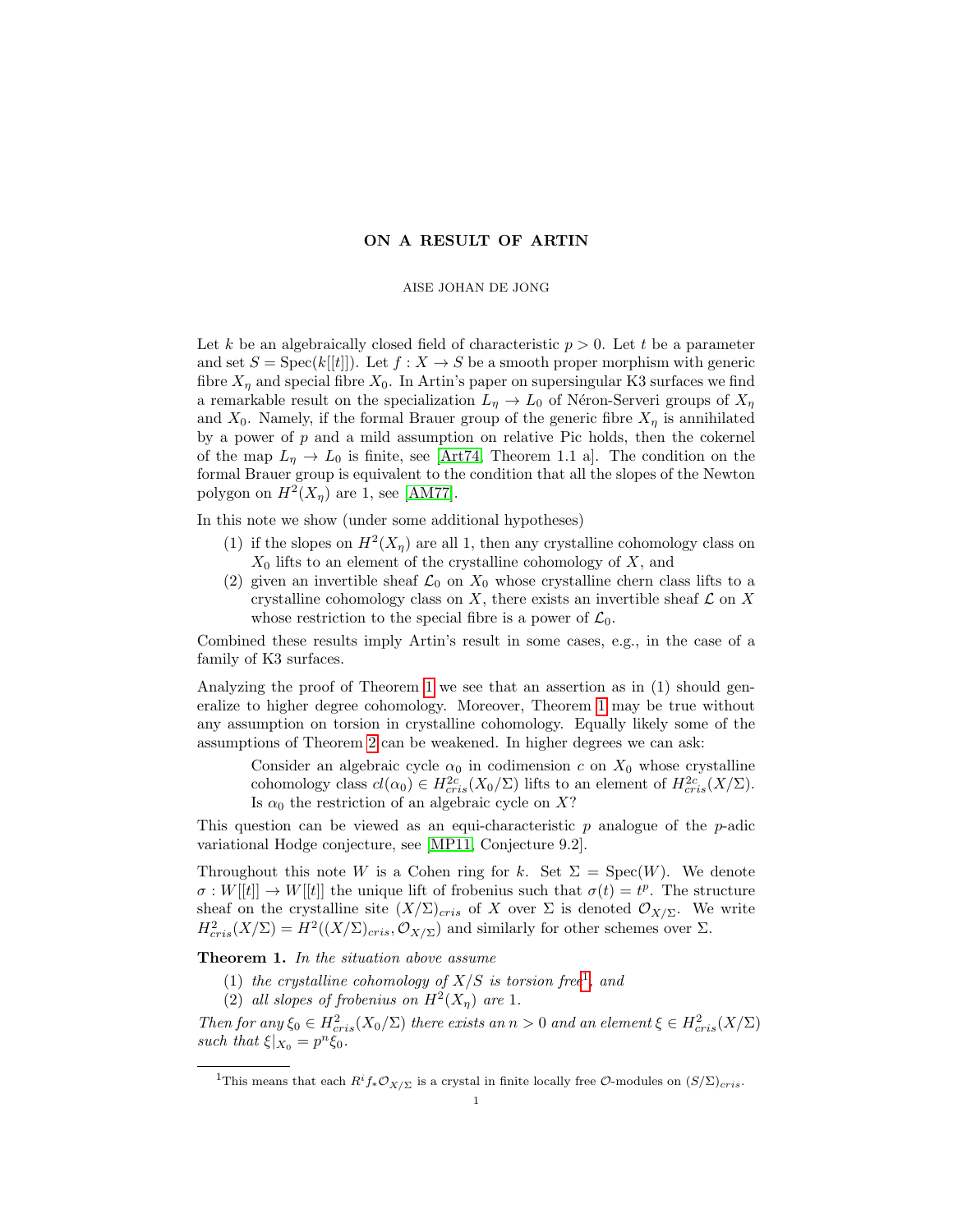*Proof.* Let M be the value of  $R^2f_*\mathcal{O}_{X/\Sigma}$  on W[[t]]. The assumption on torsion implies that M is a finite free  $W[[t]]$ -module and that  $M/tM$  is equal to  $H^2_{cris}(X_0/\Sigma)$ . The module M comes with a connection  $\nabla : M \to Mdt$  and a horizontal  $\sigma$ -linear map  $F : M \to M$ . The assumption on slopes of Frobenius implies that M is isogenous to another crystal  $(M', \nabla', F)$  such that F' is divisible by p, see [\[Kat79\]](#page-2-3). Then  $(M', \nabla', p^{-1}F')$  is a unit root F-crystal over S. Since k is algebraically closed we see that we can find a basis  $e'_1, \ldots, e'_n$  of M' such that  $F(e'_i) = pe'_i$  (since unit root crystals correspond to representations of the fundamental group – see [\[BM90\]](#page-2-4) for example). Since M is isogenous to M' we can find  $e_1, \ldots, e_n \in M$  such that  $\nabla(e_i) = 0, F(e_i) = pe_i$ , and such that  $M / \sum W[[t]]e_i$  is annihilated by a power of p. In particular the elements  $\overline{e}_i = e_i \mod t$  generate a W-submodule of  $H^2_{cris}(X_0/\Sigma)$ of finite colength. Thus we can write

$$
p^e\xi_0=\sum\lambda_i\overline{e}_i
$$

for some  $e \geq 0$  and some  $\lambda_i \in W$ . Take  $\xi = \sum \lambda_i e_i$ . Note that  $\nabla(\xi) = 0$ . Hence ξ determines a gobal section of  $R^2f_*\mathcal{O}_{X/\Sigma}$  over  $(S/\Sigma)_{cris}$ . Consider the Leray spectral sequence for crystalline cohomology associated to  $f : X \rightarrow S$  with  $E_2$ page  $E_2^{p,q} = H_{cris}^p(S/\Sigma, R^qf_*\mathcal{O}_{X/\Sigma})$ . The obstructions to lifting  $\xi$  to an element of  $H^2(X/\Sigma)$  are: first an element  $d_2(\xi)$  of  $H^2_{cris}(S/\Sigma,R^1f_*\mathcal{O}_{X/\Sigma})$  followed by another element of a subquotient of  $H^3_{cris}(S/\Sigma,R^0f_*\mathcal{O}_{X/\Sigma})$ . Both groups are zero. Namely  $H_{cris}^{i}(S/\Sigma,\mathcal{E})=0$  for  $i>1$  for any crystal  $\mathcal E$  of finite locally free  $\mathcal O_{S/\Sigma}$ -modules on  $(S/\Sigma)_{cris}$ . This is true because if  $\mathcal E$  corresponds to the triple  $(N, \nabla, F)$  over  $W[[t]]$ , then crystalline cohomology of  $\mathcal E$  is computed by the two term complex  $\nabla: N \to N \text{d}t.$ 

<span id="page-1-0"></span>Theorem 2. In the situation above assume

(1) the crystalline cohomology of  $X/S$  is torsion free,

(2)  $H^1(X_0, \mathcal{O}_{X_0}) = H^0(X_0, \Omega^1_{X_0/k}) = 0,$ 

- (3)  $\mathcal{L}_0$  is an invertible sheaf on  $X_0$ , and
- (4)  $\xi \in H^2_{cris}(X/\Sigma)$  is an element such that  $\xi|_{X_0}$  is  $c_1(\mathcal{L}_0)$ .

Then  $\mathcal{L}_0^{\otimes p^2}$  $\int_{0}^{\infty} p^{-}$  is isomorphic to the restriction of an invertible sheaf  $\mathcal L$  on X.

*Proof.* By Grothendieck's formal existence theorem it suffices to lift  $\mathcal{L}_0^{\otimes p^2}$  $_0^{\otimes p^-}$  to the schemes  $X_n = X \times_S \text{Spec}(k[t]/(t^{n+1})$ . Recall that the crystalline chern class of an invertible sheaf  $\mathcal{L}_n$  on  $X_n$  is computed using the short exact sequence

$$
0\to (1+\mathcal{J}_{X_n/\Sigma})^*\to \mathcal{O}_{X_n/\Sigma}^*\to \mathcal{O}_{X_n}^*\to 0
$$

on the crystalline site as well as the maps

$$
(1+\mathcal{J}_{X_n/\Sigma})^* \xrightarrow{\log} \mathcal{J}_{X_n/\Sigma} \to \mathcal{O}_{X_n/\Sigma}
$$

In this proof we will work with the maps

$$
c'_1: Pic(X_n) \to H^2_{cris}(X_n/\Sigma, \mathcal{J}_{X_n/\Sigma})
$$

instead of the usual crystalline chern class. Note that  $c_1'(\mathcal{L}_0^{\otimes p^2})$  $\binom{\otimes p^2}{0} = p^2 c'_1(\mathcal{L}_0)$  is equal to the restriction of  $p\xi'$  to  $X_0$  where  $\xi' \in H^2_{cris}(X/\Sigma, \mathcal{J}_{X/\Sigma})$  is the image of  $\xi$  via the map  $p : \mathcal{O}_{X/\Sigma} \to \mathcal{J}_{X/\Sigma}$ . The equality holds because the kernel of the map  $H^2_{cris}(X/\Sigma, \mathcal{J}_{X/\Sigma}) \to H^2_{cris}(X/\Sigma, \mathcal{O}_{X/\Sigma})$  is zero by the vanishing assumptions in the theorem.